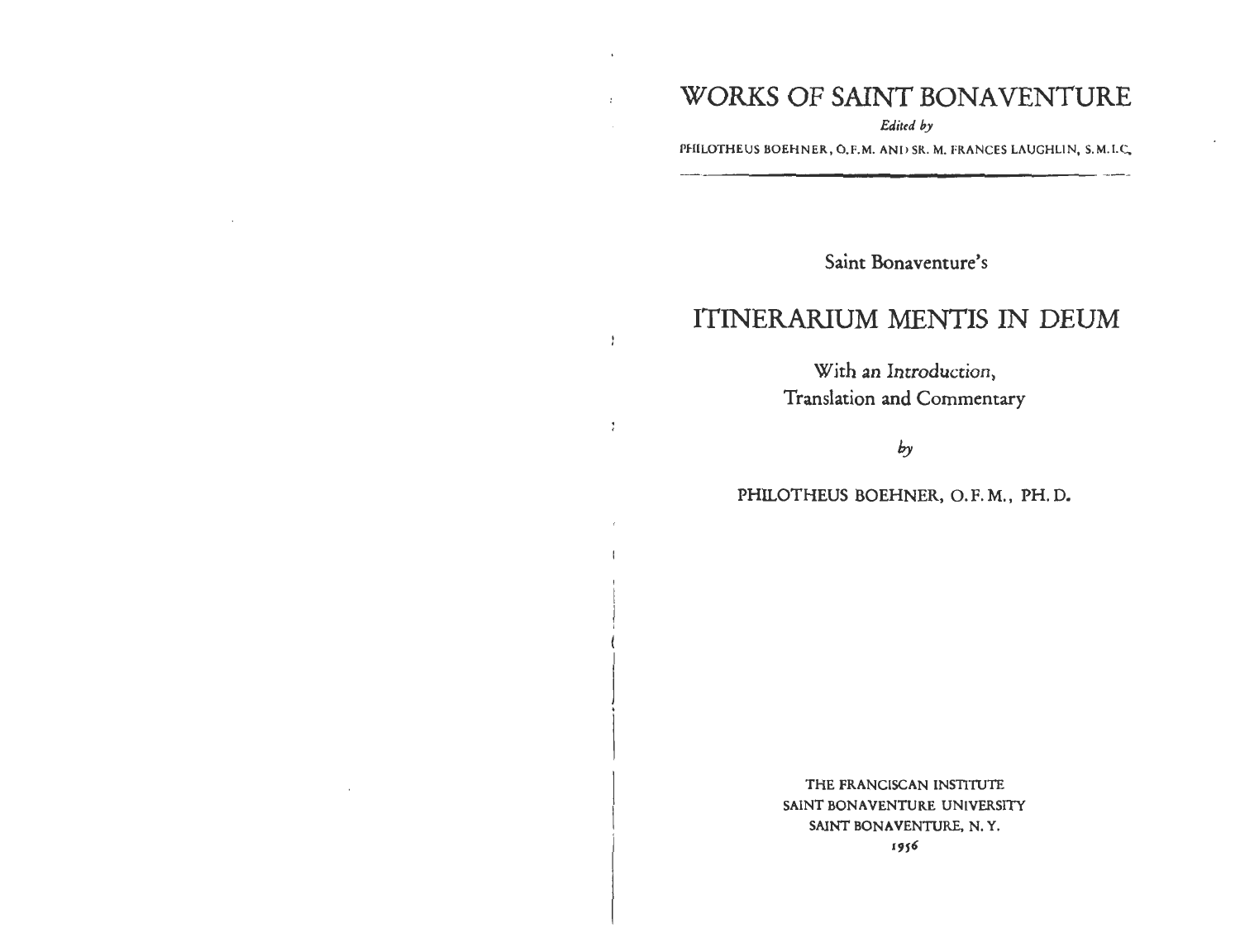# TABLE OF CONTENTS

 $\cdot$ 

| I. Saint Francis, the model of the <i>Itinerarium</i><br>II. The meaning and place of the <i>Itinerarium</i><br>III. The plan of the <i>Itinerarium</i><br>TEXT WITH TRANSLATION<br>Prologus descriptions of the contract of the contract of the contract of the contract of the contract of the contract of the contract of the contract of the contract of the contract of the contract of the contract of the c<br>30<br>Cap. I and a construction of the construction of the construction of $\mathcal{L}$<br>38<br>50<br>62<br>Cap. IV and a series are a series and a series of the series of $\mathbb{R}^n$<br>72<br>80<br>88<br>NOTES AND COMMENTARY 103<br>Chapter II and a subsequently and a subsequently state of the contract of the contract of the contract of the contract of the contract of the contract of the contract of the contract of the contract of the contract of the<br><b>II5</b><br>Chapter VI and a contract of the contract of the contract of the Lagrange Chapter of the Contract of the Chapter |  |  |  |  |  |  |  |  |  |  |  |  |                |
|-------------------------------------------------------------------------------------------------------------------------------------------------------------------------------------------------------------------------------------------------------------------------------------------------------------------------------------------------------------------------------------------------------------------------------------------------------------------------------------------------------------------------------------------------------------------------------------------------------------------------------------------------------------------------------------------------------------------------------------------------------------------------------------------------------------------------------------------------------------------------------------------------------------------------------------------------------------------------------------------------------------------------------------|--|--|--|--|--|--|--|--|--|--|--|--|----------------|
|                                                                                                                                                                                                                                                                                                                                                                                                                                                                                                                                                                                                                                                                                                                                                                                                                                                                                                                                                                                                                                     |  |  |  |  |  |  |  |  |  |  |  |  | $\overline{9}$ |
|                                                                                                                                                                                                                                                                                                                                                                                                                                                                                                                                                                                                                                                                                                                                                                                                                                                                                                                                                                                                                                     |  |  |  |  |  |  |  |  |  |  |  |  | I2             |
|                                                                                                                                                                                                                                                                                                                                                                                                                                                                                                                                                                                                                                                                                                                                                                                                                                                                                                                                                                                                                                     |  |  |  |  |  |  |  |  |  |  |  |  | <b>IQ</b>      |
|                                                                                                                                                                                                                                                                                                                                                                                                                                                                                                                                                                                                                                                                                                                                                                                                                                                                                                                                                                                                                                     |  |  |  |  |  |  |  |  |  |  |  |  | 25             |
|                                                                                                                                                                                                                                                                                                                                                                                                                                                                                                                                                                                                                                                                                                                                                                                                                                                                                                                                                                                                                                     |  |  |  |  |  |  |  |  |  |  |  |  | 2Q             |
|                                                                                                                                                                                                                                                                                                                                                                                                                                                                                                                                                                                                                                                                                                                                                                                                                                                                                                                                                                                                                                     |  |  |  |  |  |  |  |  |  |  |  |  |                |
|                                                                                                                                                                                                                                                                                                                                                                                                                                                                                                                                                                                                                                                                                                                                                                                                                                                                                                                                                                                                                                     |  |  |  |  |  |  |  |  |  |  |  |  |                |
|                                                                                                                                                                                                                                                                                                                                                                                                                                                                                                                                                                                                                                                                                                                                                                                                                                                                                                                                                                                                                                     |  |  |  |  |  |  |  |  |  |  |  |  |                |
|                                                                                                                                                                                                                                                                                                                                                                                                                                                                                                                                                                                                                                                                                                                                                                                                                                                                                                                                                                                                                                     |  |  |  |  |  |  |  |  |  |  |  |  |                |
|                                                                                                                                                                                                                                                                                                                                                                                                                                                                                                                                                                                                                                                                                                                                                                                                                                                                                                                                                                                                                                     |  |  |  |  |  |  |  |  |  |  |  |  |                |
|                                                                                                                                                                                                                                                                                                                                                                                                                                                                                                                                                                                                                                                                                                                                                                                                                                                                                                                                                                                                                                     |  |  |  |  |  |  |  |  |  |  |  |  |                |
|                                                                                                                                                                                                                                                                                                                                                                                                                                                                                                                                                                                                                                                                                                                                                                                                                                                                                                                                                                                                                                     |  |  |  |  |  |  |  |  |  |  |  |  |                |
|                                                                                                                                                                                                                                                                                                                                                                                                                                                                                                                                                                                                                                                                                                                                                                                                                                                                                                                                                                                                                                     |  |  |  |  |  |  |  |  |  |  |  |  | 96             |
|                                                                                                                                                                                                                                                                                                                                                                                                                                                                                                                                                                                                                                                                                                                                                                                                                                                                                                                                                                                                                                     |  |  |  |  |  |  |  |  |  |  |  |  |                |
|                                                                                                                                                                                                                                                                                                                                                                                                                                                                                                                                                                                                                                                                                                                                                                                                                                                                                                                                                                                                                                     |  |  |  |  |  |  |  |  |  |  |  |  |                |
|                                                                                                                                                                                                                                                                                                                                                                                                                                                                                                                                                                                                                                                                                                                                                                                                                                                                                                                                                                                                                                     |  |  |  |  |  |  |  |  |  |  |  |  |                |
|                                                                                                                                                                                                                                                                                                                                                                                                                                                                                                                                                                                                                                                                                                                                                                                                                                                                                                                                                                                                                                     |  |  |  |  |  |  |  |  |  |  |  |  |                |
|                                                                                                                                                                                                                                                                                                                                                                                                                                                                                                                                                                                                                                                                                                                                                                                                                                                                                                                                                                                                                                     |  |  |  |  |  |  |  |  |  |  |  |  |                |
|                                                                                                                                                                                                                                                                                                                                                                                                                                                                                                                                                                                                                                                                                                                                                                                                                                                                                                                                                                                                                                     |  |  |  |  |  |  |  |  |  |  |  |  |                |
|                                                                                                                                                                                                                                                                                                                                                                                                                                                                                                                                                                                                                                                                                                                                                                                                                                                                                                                                                                                                                                     |  |  |  |  |  |  |  |  |  |  |  |  | 125            |
|                                                                                                                                                                                                                                                                                                                                                                                                                                                                                                                                                                                                                                                                                                                                                                                                                                                                                                                                                                                                                                     |  |  |  |  |  |  |  |  |  |  |  |  | 126            |
|                                                                                                                                                                                                                                                                                                                                                                                                                                                                                                                                                                                                                                                                                                                                                                                                                                                                                                                                                                                                                                     |  |  |  |  |  |  |  |  |  |  |  |  |                |
|                                                                                                                                                                                                                                                                                                                                                                                                                                                                                                                                                                                                                                                                                                                                                                                                                                                                                                                                                                                                                                     |  |  |  |  |  |  |  |  |  |  |  |  |                |

# NIHIL OBSTAT

 $\sim$   $\sim$ 

 $\,$   $\,$ 

Die *25•* Maii, *19 56*  Eligius M. Buytaert, 0. F. M., S. T. D., D. Litt. et Hist. Orient., Lect. G.lis, Censor Deputatus

 $\frac{1}{4}$ 

 $\mathcal{A}$ 

 $\sim$ 

 $\sim 4$ 

 $\sim$ 

#### IMPRIMATUR

| Die 28 <sup>2</sup> Maii, 1956 |
|--------------------------------|
| † Josephus Aloisius            |
| Episcopus Buffalensis          |

All rights reserved - no part of this book may be reproduced in any form without permission in writing from the publishers. Printed by Ferdinand Schöningh at Paderborn, Germany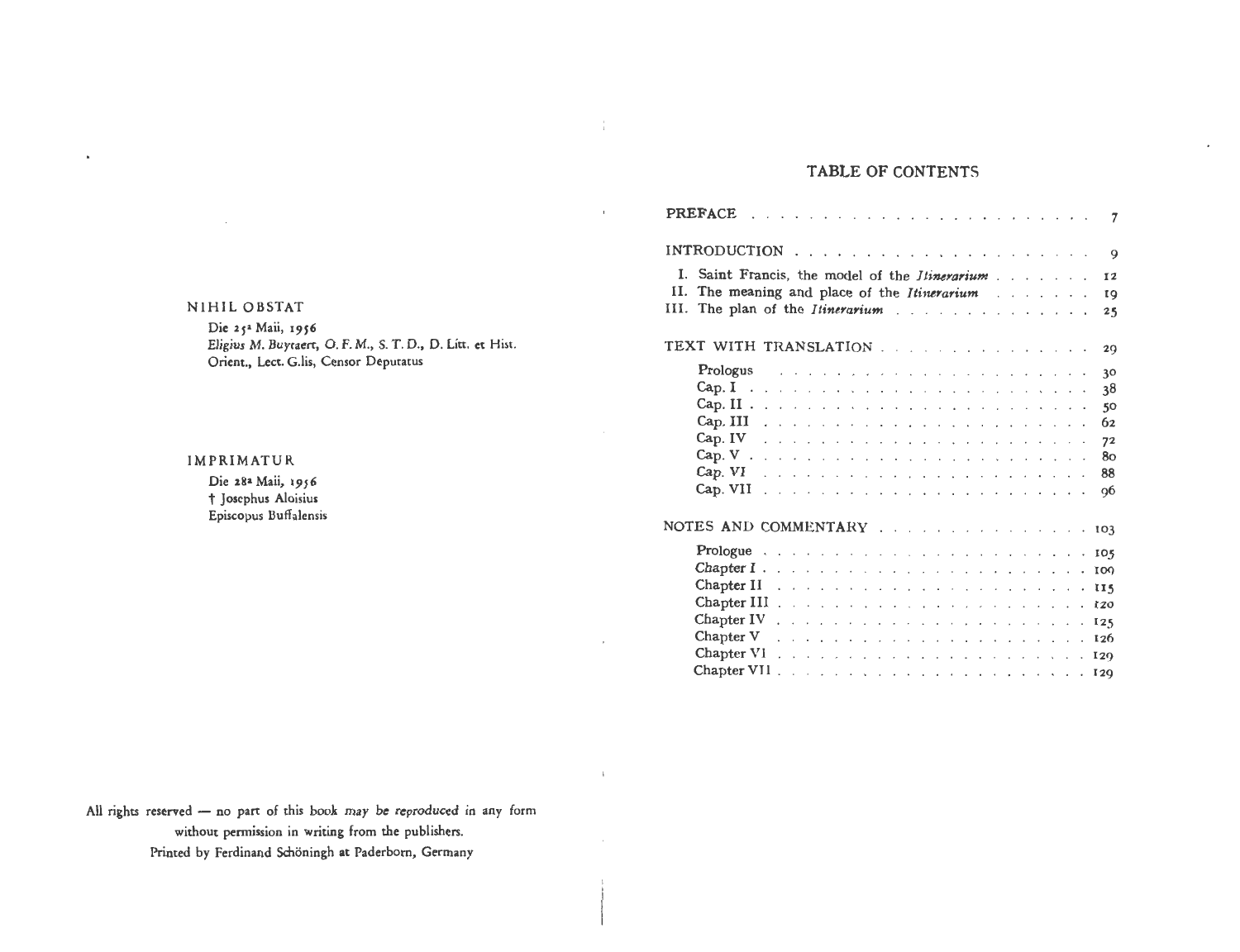## ITINERARIUM MENTIS IN DEUM

#### **PROLOGUS**

I. In principio primum principium, a quo cunctae illuminationes descendunt tanquam *a Patre luminum,* a quo est *omne datum optimum et omne donum perfectum,* 1 Patrem scilicet aeternum, invoco per Filium eius, Dominum nostrum Iesum Christum, ut intercessione sanctissimae Virginis Mariae, genitricis eiusdem Dei et Domini nostri Iesu Christi, et beati Francisci, ducis et patris nostri, *det illuminatos oculos* mentis nostrae *ad dirigendos pedes nostros in viam pacis* illius, *quae exsuperat omnem sensum;<sup>2</sup>*quam pacem evangelizavit et dedit Dominus noster Iesus Christus; cuius praedicationis repetitor fiut pater noster Franciscus, in omni sua praedicatione pacem in principio et in fine annuntians, in omni salutatione pacem optans, in omni contemplatione ad ecstaticam pacem suspirans, tanquam civis illius Ierusalem, de qua dicit vir ille pacis, qui *cum his qui oderunt pacem, erat pacificus*: *Rogate quae ad pacem sunt I erusalem.* Sciebat enim, quod thronus Salomonis non erat nisi in pace, cum scriptum sit: In pace factus *est locus eius, et habitatio eius in Sion.* <sup>a</sup>

2. Cum igitur exemplo beatissimi patris Francisci hanc pacem anhelo spiritu quaererem, ego peccator, qui loco ipsius patris beatissimi post eius transitum septimus in generali fratrurn ministerio per omnia indignus succedo; contigit ut nutu divino circa Beati ipsius transitum, anno trigesimo tertio ad montem Alvernae tanquam ad locum quietum amore quaerendi pacem spiritus declinarem, ibique existens, dum mente tractarem aliquas mentales ascensiones in Deum, inter alia occurit illud miraculum, quod in praedicto loco contigit ipsi beato Francisco, de visione scilicet Seraph alati ad instar Crucifixi. In cuius consideratione statim visum est mihi, quod visio ilia praetenderet ipsius patris suspensionem in contemplando et viam, per quam pervenitur ad eam.

## THE ITINERARY OF THE MIND INTO GOD

#### PROLOGUE

I. In the beginning<sup>1</sup> I call upon the First Beginning whence all enlightenment flows as from the *Father of Lights2* from Whom is *every good gift and every perfect gift.* I call upon the Eternal Father through His Son, our Lord Jesus Christ, that through the intercession of the most Blessed Virgin Mary, Mother of that same Lord Jesus Christ, and through that of blessed Francis, our guide and father, He may enlighten the eyes of our mind to guide our feet into *the way of* that *peace8 which surpasses all understanding.* 

This is the peace which our Lord Jesus Christ preached to us and which He gave to us. Tllis message of peace our father Francis ever repeated, announcing peace4 at the beginning and at the end of every sermon, making every greeting a wish for peace, every prayer a sigh for ecstatic peace, like a citizen of that Jerusalem about which the Man of Peace, who was peaceable with those that hated peace, exhorts us concerning it : *Pray ye for the things that are to the peace of Jerusalem.* For he knew indeed that only in peace was fixed the throne of Salomon, as it is written: *In peace is his place and his abode is in Sion.* 

2. Inspired by the example of our blessed father, Francis, I sought after this peace with yearning soul  $-$  sinner that I am and all unworthy, yet seventh successor as Minister to all the brethren in the place of the blessed father after his death. It happened that, thirty-three years after the death of the Saint,<sup>5</sup> about the time of his passing, moved by a divine impulse, I withdrew to Mount Alverno as to a place of quiet, there to satisfy the yearning of my soul for peace. While I abode there, pondering on certain spiritual ascents to God, there occurred to me, among other things, that miracle which in this very place had happened to the blessed Francis — the vision he received of the winged seraph in the form of the Crucified. As I reflected on this marvel, it immediately seemed to me that this vision suggested the uplifting of Saint Francis in contemplation and that it pointed out the way by which that state of contemplation can be reached.

30

I lac. I, 17.

<sup>2</sup> Eph. 1, 17; Luc. I, 79; Phil. 4, 7· Cf. loan. 14, 27.

<sup>3</sup> *Ps.* II9, 7; *Ps.* 121, 6 ; *Ps.* 75. 3·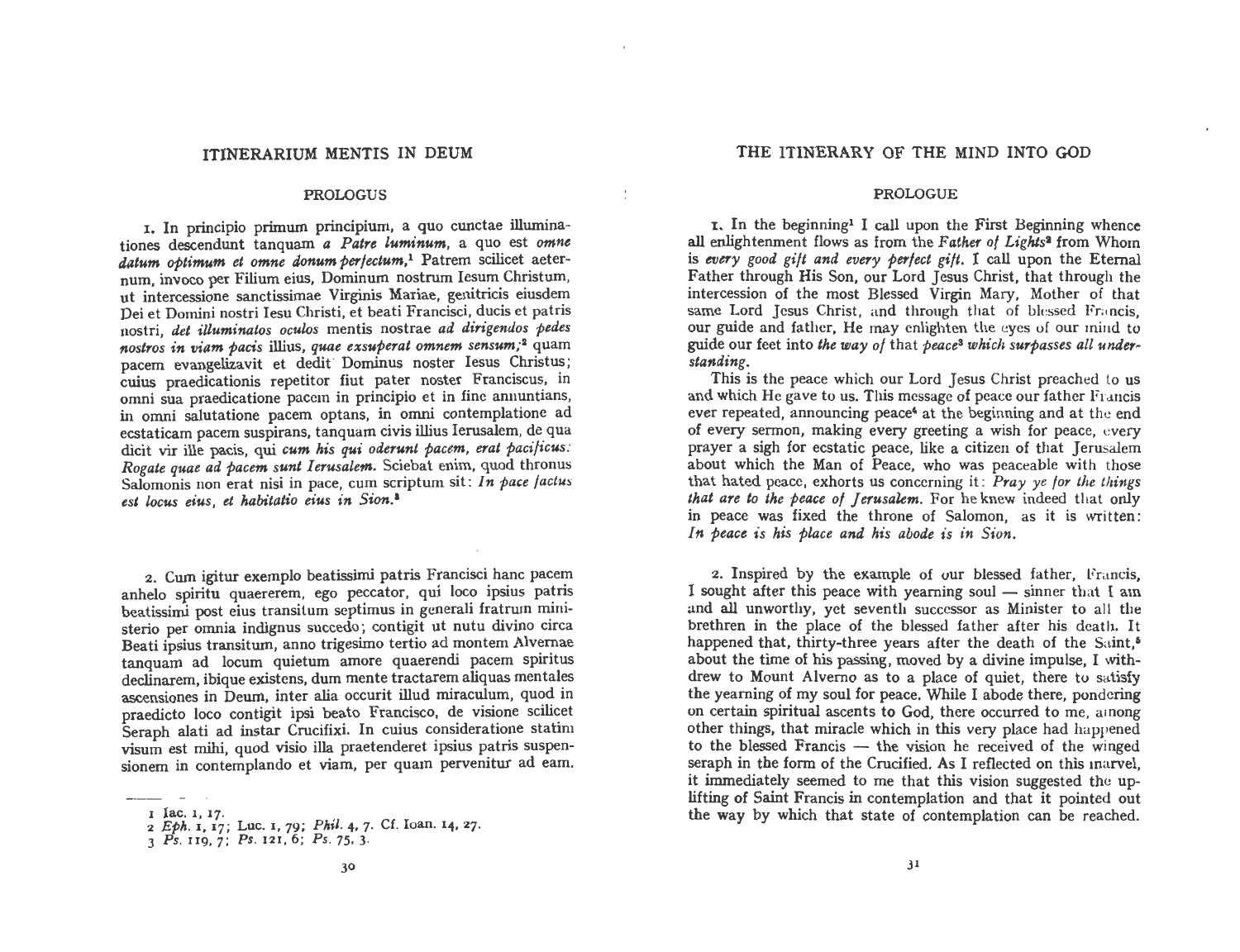3· Nam per senas alas illas recte intelligi possunt sex illuminationum suspensiones, quibus anima quasi quibusdam gradibus vel itineribus disponitur, ut transeat ad pacem per ecstaticos excessus sapientiae christianae. Via autem non est nisi per ardentissimum amorem Crucifixi, qui adeo Paulum ad *tertium caelum raptum* transformavit in Christum, ut diceret: *Christo confixus sum cruci, vivo autem, iam non ego, vivit vero in me Christus,*<sup>4</sup>qui etiam adeo mentem Francisci absorbuit, quod mense in carne patuit, dum sacratissima passionis stigmata in corpore suo ante mortem per biennium deportavit. Effigies igitur sex alarum seraphicarum insinuat sex illuminationes scalares, quae a creaturis incipiunt et perducunt usque ad Deum, ad quem nemo intrat recte nisi per Crucifixum. Nam *qui non intrat per ostium, sed ascendit aliunde, ille fur et latro. Si quis* vero per hoc ostium *introierit, ingredietur et egredietur et pascua inveniet.*6 Propter quod dicit Ioannes in Apocalypsi: *Beati qui lavant vestimenta sua in sanguine Agni, ut sit potestas eorum in ligno vitae, et per portas ingrediantur civitatem;'* quasidicat, quod percontemplationemingredinonpotest Jerusalem supemam, nisi per sanguinem Agni intret tanquam per portam. Non enim dispositus est aliquo modo ad contemplationes divinas, quae ad mentales ducunt excessus, nisi cum Daniele sit *vir desideriorum.* 7 Desideria autem in nobis inflammantur dupliciter, scilicet per *clamorem orationis,* quae rugire facit <sup>a</sup> *gemitu cordis <sup>8</sup>*et per *fulgorem speculationis,* qua mens ad radios lucis directissime et intensissime se convertit.

4· lgitur ad gemitum orationis per Christum crucifixum, per cuius sanguinem purgamur a sordibus vitiorum9 primum quidem lectorem invito, ne forte credat, quod sibi sufficiat lectio sine unctione,10 speculatio sine devotione, investigatio sine admiratione, circumspectio sine exsultatione, industria sine pietate, scientia sine caritate, intelligentia sine humilitate, studium absque divina gratia, speculum absque sapientia divinitus inspirata.  $-$  Praeventis igitur divina gratia, humilibus et piis, compunctis et devotis,

#### PROLOGUE 33

3· The six wings of the seraph can be rightly understood as signifying the six uplifting<sup>6</sup> illuminations by which the soul is disposed, as by certain grades or steps, to pass over<sup>7</sup> to peace through the exstatic transports of Christian wisdom. The road to this peace is through nothing else than a most ardent love of the Crucified, the love which so transformed Paul into Christ when he was rapt to the third heaven that he declared: *With Christ* I *am nailed to the Cross.* It *is now no longer* I *that live, but Christ lives in me.* And this love so absorbed the soul of Francis too that his spirit shone through his flesh the last two years of his life, when he bore the most holy marks of the Passion in his body.<sup>8</sup>

The figure of the six wings of the Seraph, therefore, brings to mind the six steps of illumination which begin with creatures and lead up to God, Whom no one rightly enters save through the Crucified. For *he who enters not by the door, but climbs up another way, is a thief and a robber. But if anyone enter* by this door, *he shall go in and out, and shall find pastures.* For this reason Saint John writes in the *Apocalypse: Blessed are they who wash their robes in the blood of the Lamb, that they may have the right to the tree of life, and that by the gates they may enter into the city.* That is to say, no one can enter by contemplation into the heavenly Jerusalem unless he enters through the blood of the Lamb as through a door. For no one is in any way disposed for divine contemplations that lead to spiritual transports<sup>9</sup> unless, like the prophet Daniel, he is also *a man of desires.* Now such desires10 are enkindled in us in two ways: through the outcries of prayer, which makes us groan from anguish of heart, and through the refulgence of speculation by which our mind most directly and intently turns itself toward the rays of light.

4. Wherefore, it is to groans of prayer<sup>11</sup> through Christ Crucified, in whose blood we are cleansed from the filth of vices, that 1 first of all invite the reader. Otherwise he may come to think that mere reading will suffice without unction, speculation<sup>12</sup> without devotion, investigation without admiration, observation without exultation, industry without piety, knowledge without love, understanding without humility, study without divine grace, the mirror without divinely inspired wisdom.

To those, therefore, who are already disposed by divine grace, to the humble and pious, to the contrite and devout, to those who are anointed with the *oil of gladness,* to the lovers of divine wisdom and to those inflamed with a desire for it, to those who wish to give themselves to glorifying, admiring, and even savoring13 God - to those I propose the following considerations. At the same time, I wish to warn them that the mirror of the external

<sup>4</sup> II *Cor.* 12, 2; *Gal.* 2, 20.

<sup>5</sup> loan. IO, I; ibid. g.

<sup>6</sup>*Apoc.* 22, I4.

<sup>7</sup> Dan. g, 23. 8 *Ps.* 37, g.

g *Hebr.* I, 3·

IO loan. 2, 20 et 27.

 $:$  St. Bonaventure, Itinerarium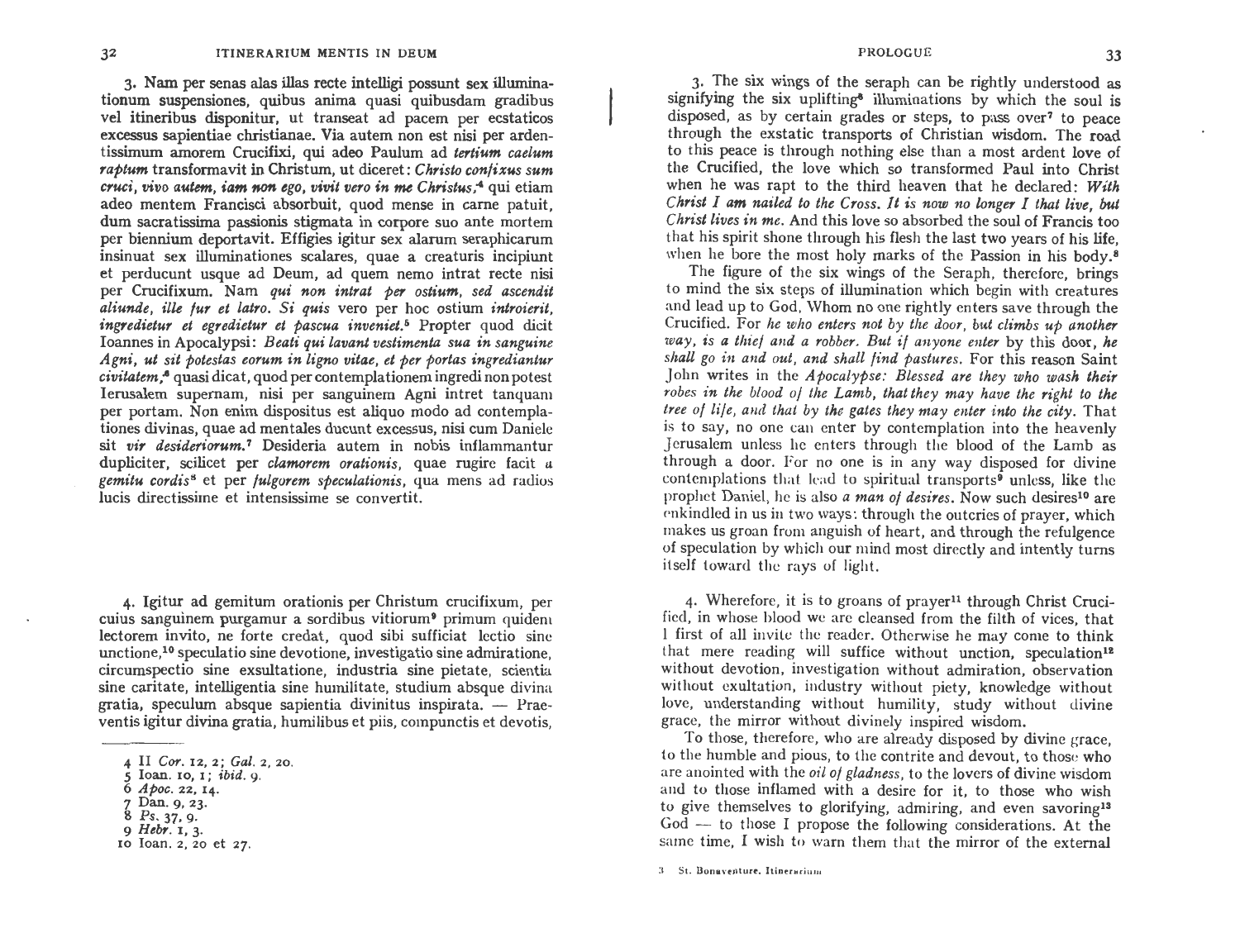unctis *oleo laetitiae11* et amatoribus divinae sapientiae et eius desiderio inflammatis, vacare volentibus ad Deum magnificandum, admirandum et etiam degustandum, speculationes subiectas propono, insinuans, quod parum aut nihil est speculum exterius propositum, nisi speculum mentis nostrae tersum fuerit et politum. Exerce igitur te, homo Dei, prius ad stimulum conscientiae remordentem, antequam oculos eleves ad radios sapientiae in eius speculis relucentes, ne forte ex ipsa radiorum speculatione in graviorem incidas foveam tenebrarum.

5· Placuit autem distinguere tractatum in septem capitula, praemittendo titulos ad faciliorem intelligentiam dicendorum. Rogo igitur, quod magis pensetur intentio scribentis quam opus, magis dictorum sensus quam sermo incultus, magis veritas quam venustas, magis exercitatio affectus quam eruditio intellectus. Quod ut fiat, non est harum speculationum progressus perfunctorie transcurrendus, sed morosissime ruminandus.

#### Explicit Prologus

II *Ps.* 44, 8.

world put before them14 is of little or no avail unless the mirror of our soul has been cleansed and polished. First, then, 0 man of God, arouse in yourself remorse of conscience before you raise your eyes to the rays of divine Wisdom reflected in its mirrors, lest perchance from the very beholding of these rays you fall into a more perilous pit of darkness.

5· I have thought it well to divide this tract into seven chapters and have prefixed a title to each for the easier understanding of the matter therein. I entreat the reader to weigh the intention of the writer rather than the work, the meaning of the words rather than the uncultivated style, the truth rather than the adornment, and the exercise of the affections rather than the instruction of the mind. He who would achieve this ought not to run hurriedly through these considerations, but rather take his time and mull them slowly.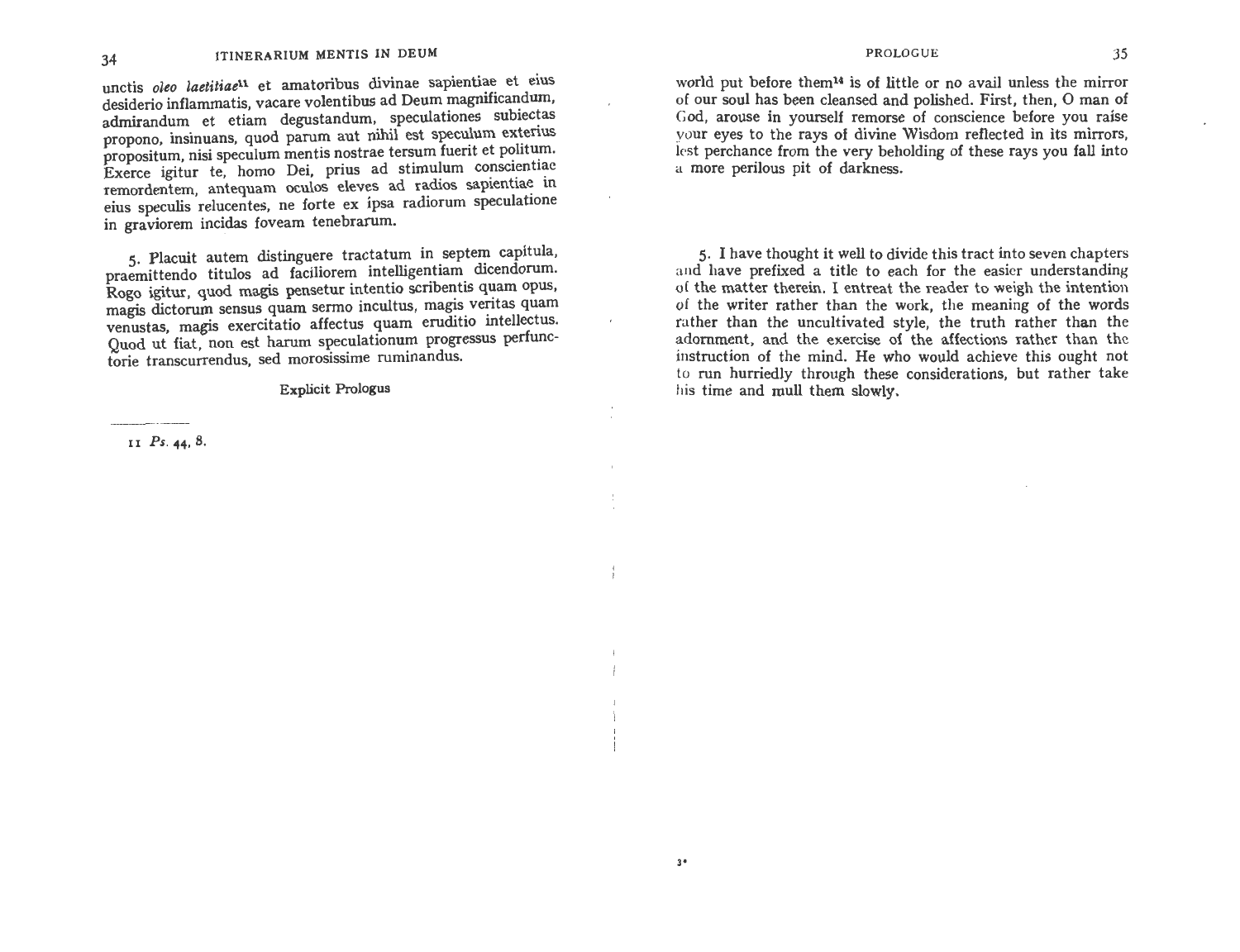# INCIPIUNT CAPITULA

Primum capitulum, de gradibus ascensionis in Deum et de speculatione ipsius per vestigia eius in universo.

Secundum capitulum, de speculatione Dei in vestigiis suis in hoc sensibili mundo.

Tertium capitulum, de speculatione Dei per suam imaginem naturalibus potentiis insignitam.

Quartum capitulum, de speculatione Dei in sua imagine donis gratuitis reformata.

Quintum capitulum, de speculatione divinae unitatis per eius nomen primanum, quod est *esse.* 

Sextum capitulum, de speculatione beatissimae Trinitatis in eius nomine, quod est *bonum.* 

Septimum capitulum, de excessu mentali et mystico, in quo requies datur intellectui, affectu in Deum per excessum totaliter transeunte.

Expliciunt capitula.

## CHAPTER HEADINGS

I;

I I

I

I

 $\begin{bmatrix} 1 \\ 0 \end{bmatrix}$ 

 $\blacksquare$ 

:j 'I

## CHAPTER ONE

The Steps in the Ascent to God and the Consideration of Him through His Footsteps in the Universe

#### CHAPTER TWO

The Consideration of God in His Footsteps in this Visible World

#### CHAPTER THREE

The Consideration of God through His Image Imprinted on Our Natural Powers

#### CHAPTER FOUR

The Consideration of God in His Image Reformed through the Gifts of Grace

## CHAPTER FIVE

The Consideration of the Divine Unity through Its Primary Name which is *Being* 

## CHAPTER SIX

The Consideration of the Most Blessed Trinity in Its Name which is the *Good* 

# CHAPTER SEVEN

The Mystical Transport of the Mind in which Rest is Given to Our Understanding and Our Affection Passes over Entirely to God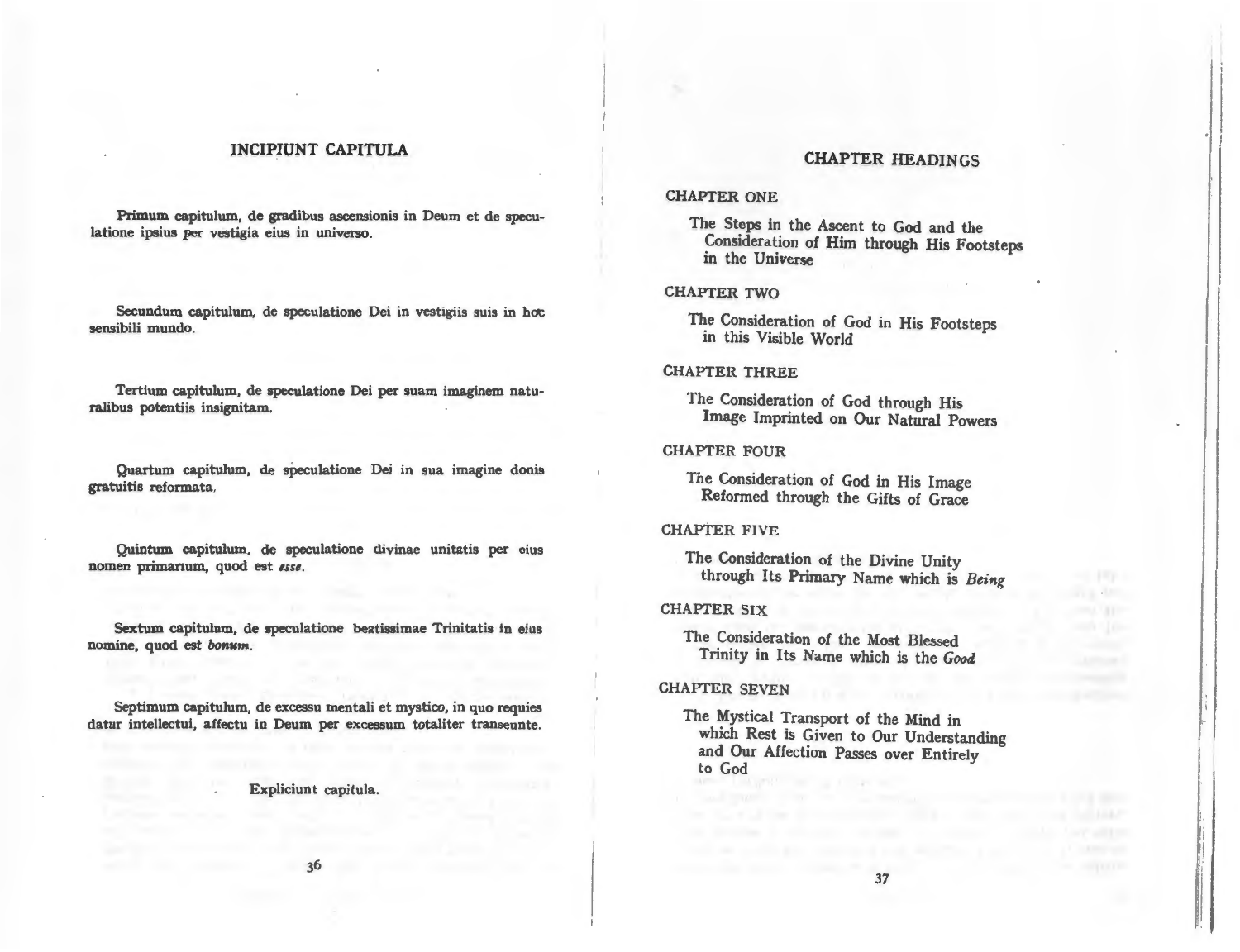#### INCIPIT SPECULATIO PAUPERIS IN DESERTO

#### CAP. I

## *De gradibus ascensionis in Deum et de speculatione ipsius per vestigia eius in universo*

1. *Beatus vir, cuius est auxilium abs tel ascensiones in corde suo disposuit in valle lacrymarum, in loco, quem posuit.*1 Cum beatitudo nihil aliud sit, quam summi boni fruitio; et summum bonum sit supra nos: nullus potest effici beatus, nisi supra semetipsum ascendat, non ascensu corporali, sed cordiali. Sed supra nos levari non possumus nisi per virtutem superiorem nos elevantem. Quantumcumque enim gradus interiores disponantur, nihil fit, nisi divinum auxilium cornitetur. Divinum autem auxilium comitatur eos qui petunt ex corde humiliter et devote; et hoc est ad ipsum suspirare in hac *lacrymarum valle,* quod fit per ferventem orationem. Oratio igitur est mater et origo sursum-actionis. Ideo Dionysius in libro de Mystica Theologia,<sup>2</sup> volens nos instruere ad excessus mentales, primo praemittit orationem. Oremus igitur et dicamus ad Dominum Deum nostrum: *Deduc me, Domine, in via tua, et ingrediar in veritate tua; laetetur cor meum, ut timeat nomen tuum.* <sup>3</sup>

<sup>2</sup> . In hac oratione orando illuminatur ad cognoscendum divinae ascensionis gradus. Cum enim secundum statum conditionis nostrae ipsa rerum universitas sit scala ad ascendendum in Deum; et in rebus quaedam sint *vestigium,* quaedam *imago ,*  quaedam *corporalia,* quaedam *spiritualia,* quaedam *temporalia,*  quaedam *aeviterna,* ac per hoc quaedam *extra nos,* quaedam *intra nos;* ad hoc quod perveniamus ad primum principium considerandum, quod est *spiritualissimum* et *aeternum* et *supra nos,* oportet nos *transire* per *vestigium,* quod est *corporate* et *temporale* et *extra nos,* et hoc est *deduci in via Dei;* oportet, nos *intrare* ad mentem

# HERE BEGINS THE SPECULATION OF THE POOR MAN IN THE DESERT

#### CHAPTER ONE

#### THE STEPS IN THE ASCENT TO GOD AND THE CONSIDERATION OF HIM THROUGH HIS FOOTSTEPS IN THE UNIVERSE

I. *Blessed is the man1 whose help is from thee; in his heart he hath disposed to ascend by steps in the vale of tears, in the place*  which he hath set. Since happiness is nothing else than the enjoyment of the Supreme Good and the Supreme Good is above us, no one can enjoy happiness unless he rise above himself, not, indeed by a bodily ascent, but by an ascent of the heart. But we cannot rise above ourselves unless a superior power raise us. However much, then, the steps of our interior progress may be well-ordered, we can do nothing unless divine aid support us. This divine aid is at hand for all who seek it with a truly humble and devout heart. To seek thus in this vale of tears is to sigh for divine aid in fervent prayer. Prayer, then, is the mother and origin of every upward striving of the soul. Thus Dionysius, in his book, *Mystical Theology,*  wishing to instruct us in the transports of soul, opens first with a. prayer. Let us, therefore, pray and say to the Lord, our God: *Conduct me, O Lord, in thy way and I will enter into thy truth; let my heart rejoice that it may fear thy name.* 

2. By so praying, we are given light to discern the steps of the soul's ascent to God.<sup>2</sup> For we are so created that the material universe itself is a ladder by which we may ascend to God. And among things, some are vestiges, others, images;<sup>3</sup> some corporeal, others, spiritual; some temporal, others, everlasting; 4 some things are outside us, and some within. In order to arrive at the consideration of the First Principle, which is wholly spiritual and eternal and above us, we must pass through vestiges which are corporeal and temporal and outside us. Thus we are guided in the way of God. Next we must enter into our mind, which is the image of  $God - an image which is eventually, spiritual, and within us.$ And this is to enter the truth of God. Finally, looking at the First Principle, we must go beyond to what is eternal, absolutely

<sup>I</sup>*Ps.* 83, 6 *seq.* 

<sup>2</sup> Dionysius, *De M ystica Theologia,* I,I.

 $3$  *Ps.* 85, II.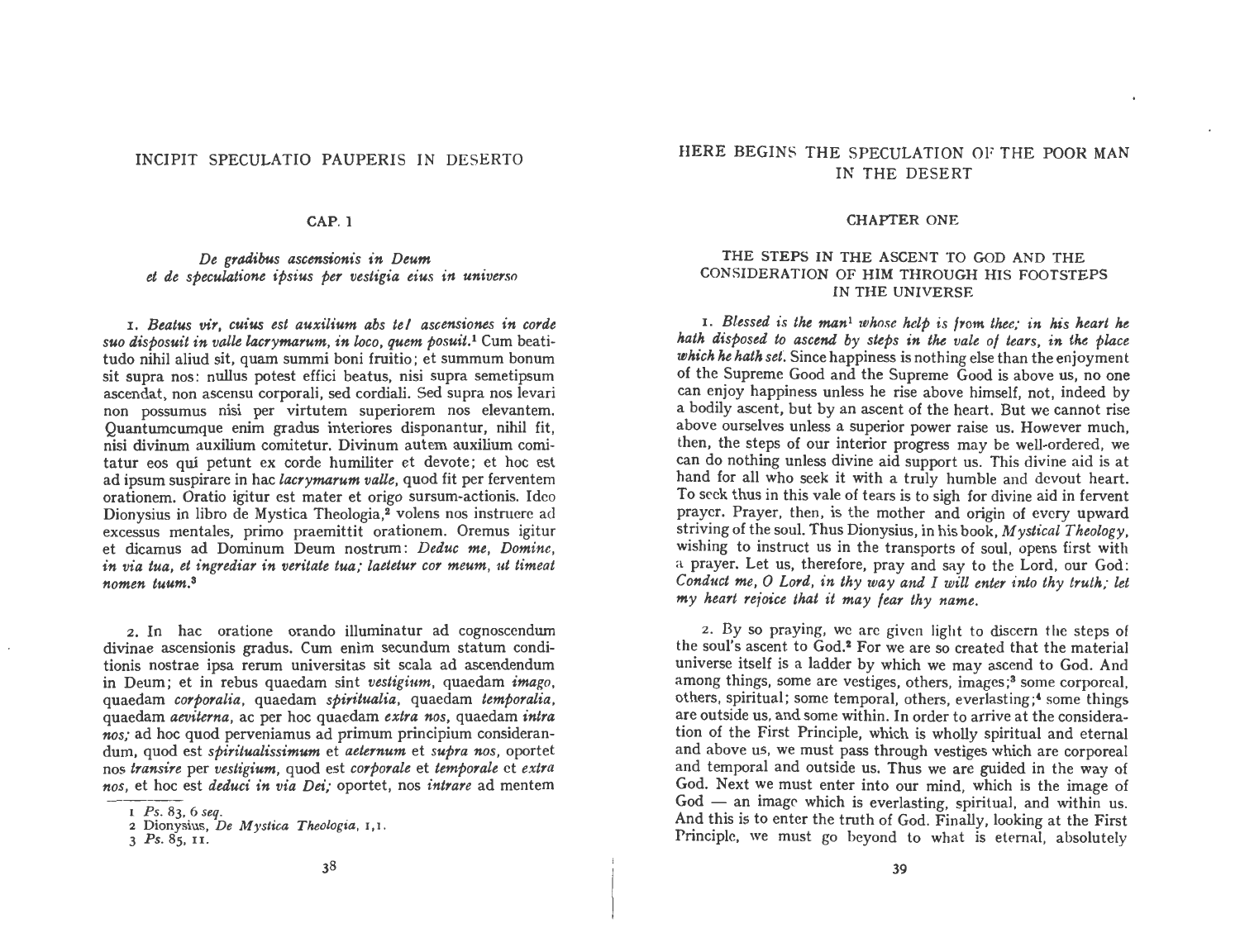nostram quae est *imago Dei aeviterna, spiritualis* et *intra nos,*  et hoc est *ingredi in veritate Dei;* oportet, nos *transcendere* ad *aeternum, spiritualissimum* et *supra nos,* aspiciendo ad primum principium, et hoc est *laetari in Dei notitia et reverentia Maiestatis*.

3· Haec est igitur via trium dierum in solitudine,4 haec est triplex illuminatio unius diei, et prima est sicut vespera, secunda sicut mane, tertia sicut meridies; haec respicit triplicem rerum existentiam, scilicet in materia, in intelligentia et in arte aeterna, secundum quam dictum est: *fiat, fecit,* et *factum est, <sup>5</sup>*haec etiam respicit triplicem substantiam in Christo, qui est scala nostra, scilicet corporalem, spiritualem et divinam.

4· Secundum hunc triplicem progressum mens nostra trr.s habet aspectus principales. Unus est ad corporalia exteriora, secundum quem vocatur *animalitas* seu sensualitas; alius intra se et in se, secundum quem dicitur *spiritus;* tertius supra se, secundum quem dicitur *mens.* --- Ex quibus omnibus disponere se debet ad conscendendum in Deum, ut ipsum diligat *ex tota*  nente, ex toto corde et ex tota anima,<sup>6</sup> in quo consistit perfecta Legis observatio et simul cum hoc sapientia christiana.

5· Quoniam autem quilibet praedictorum modorum geminatur, secundum quod contingit considerare Deum ut *alpha et omega,* 7 seu in quantum contingit videre Deum in unoquoque praedictorum modorum ut *per speculum* et ut *in speculo,* seu quia una istarum considerationum habet commisceri-alteri sibi coniunctae et habet considerari in sua puritate: hinc est, quod necesse est, hos tres gradus principales ascendere ad senarium, ut, sicut Deus sex diebus perfecit *universum mundum* et in septimo requievit, sic *minor mundus* sex gradibus illuminationum sibi succedentium ad quietem contemplationis ordinatissime perducatur. — In cuius rei figura sex gradibus ascendebatur ad thronum Salomonis,<sup>8</sup> Seraphim, quae vidit Isaias, senas alas habebant;<sup>9</sup> post sex dies *vocavit* Dominus *Moysen de medio caliginis,10* et Christus *post sex dies*, ut dicitur in Mattheo, *duxit* discipulos in *montem et transfiguratus est ante eos.*<sup>11</sup>

6. Juxta igitur sex gradus *ascensionis* in Deum sex sunt gradus *potentiarum* animae per quos ascendimus ab imis ad summa, ab exterioribus ad intima, a temporalibus conscendimus ad aeterna, scilicet *sensus, imaginatio, ratio, intellectus, intelligentia* et apex

spiritual, and above us. This is to rejoice in the knowledge of God and in the reverent fear of His Majesty.

3. This triple way of seeing, then, is the three days' journey in the wilderness;<sup>5</sup> it is the threefold enlightenment of a single day: the first is like evening; the second, morning; and the third, noon day. It reflects the threefold existence of things: in matter, in the understanding, and in the eternal  $art<sup>6</sup>$  according to which it was said: *Let it be made, He made it,* and *it was made.* 7 Finally, it reflects the threefold substance in Christ, Who is our ladder: the corporeal, the spiritual, and the divine substance.

4· In keeping with this threefold progression, our mind has three principal ways of perceiving. 8 In the first way it loo ks at the ' corporeal things outside itself, and so acting, it is called animality or sensitivity. In the second, it looks within itself, and is then called spirit. In the third, it looks above itself, and is then called mind. All three ways should be employed to ascend to God, so that He may be loved *with thy whole heart, and with thy whole soul, and with thy whole mind.* Herein lies the perfect observance of the Law and at the same time, Christian wisdom.

s. Each of the foregoing ways of seeing may be subdivided according to whether we consider God as the *Alpha* and the *Omega,*  or whether we consider Him in any one of thelaforesaid ways as through and as in a mirror. Or we may consider each of these ways in conjunction with another that is related to it, and in itself. 9 Therefore, these three· principal steps of ascent must be increased to six in number. Thus, just as God completed the whole world in six days and on the seventh rested, so the lesser world is led in a most orderly fashion, through six progressive steps of enlightenment, to the quiet of contemplation. Symbolically, the ascent to the throne of Solomon rose by six steps; the Seraphim that Isaias saw had six wings; after six days the Lord called Moses out of the midst of the cloud; and as St. Matthew tells us, it was *after six days that Christ led them up a high montain by themselves, and was transfigured before them.* 

6. Corresponding, therefore, to the six steps in the ascent to God, there are six gradated powers of the soul, whereby we ascend from the lowest to the highest, 10 from external things to those that are within, and from the temporal to the eternal. These six powers are the senses, the imagination, the reason, the understanding, the intelligence, and the summit of the mind or the spark of synderesis.<sup>11</sup> We have these powers implanted within us by nature, deformed through sin, reformed through grace.

<sup>4</sup> *Exod.* 3, 18. 5 *Gen.* I, 3·

<sup>6</sup> Marc. I2, JO. Cf. Matth. 22, 37; Luc. IO, 27.

<sup>7</sup> *Apoc.* 1, 8. 8 III *Reg.* 10, 19. 9 Isai. 6, 2.

<sup>10</sup>*Exod.* 24, r6. II Matth. 17, I *seqq.*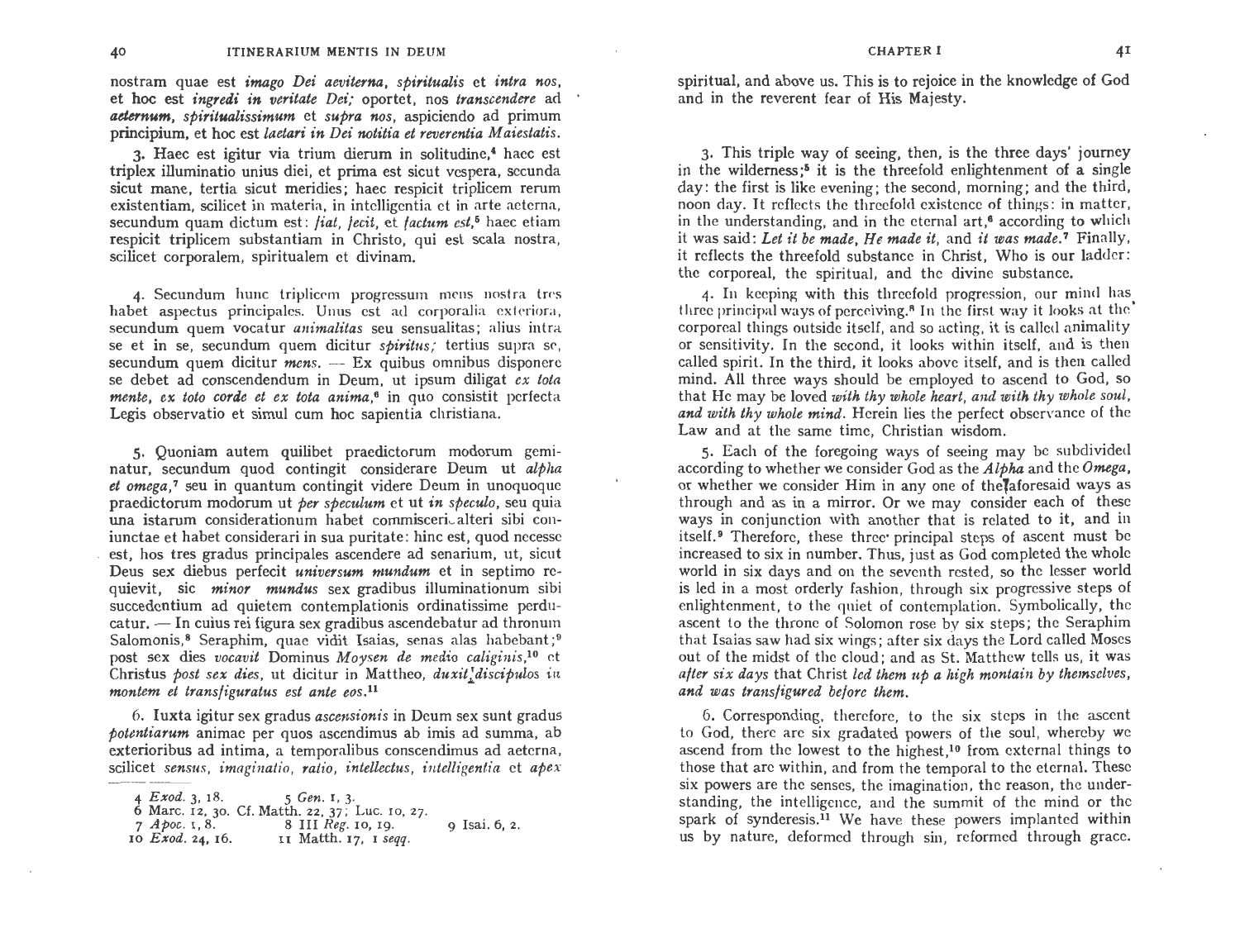*mentis* seu synderesis scintilla. Hos gradus in nobis habemus plantatos per naturam, deformatos per culpam, reformatos per gratiam; purgandos per iustitiam, exercendos per scientiam, perficiendos per sapientiam.

7· Secundum enim primam naturae institutionem creatus fuit homo habilis ad contemplationis quietem, et ideo *posuit eum*  Deus in paradiso deliciarum.<sup>18</sup> Sed avertens se a vero lumine ad commutabile bonum, incurvatus est ipse per culpam propriam, et totum genus suum per originale peccatum, quod dupliciter infecit humanam naturam, scilicet *ignorantia* mentem et *concupiscentia* carnem; ita quod *excaecatus* homo et *incurvatus* in tenebris sedet et caeli lumen non videt nisi succurrat gratia cum iustitia contra *concupiscentiam*, et scientia cum sapientia contra *ignorantiam.* Quod totum fit per Iesum Christum, *qui factus est nobis a Deo sapientia et iustitia et sanctificatio et redemptio.* Qui cum sit Dei *virtus* et Dei *sapientia,13* sit Verbum incarnatum *<sup>p</sup>lenum gratiae et veritatis, gratiam* et *veritatem* fecit,14 *gratiam*  scilicet *caritatis* infudit, quae, cum sit *de corde puro et conscientia bona et fide non ficta,15* totam animam rectificat secundum triplicem ipsius aspectum supradictum; *scientiam veritatis* edocuit secundum triplicem modum theologiae, scilicet *symbolicae, propriae* et *mysticae,* ut per *symbolicam* recte utamur sensibilibus, per *propriam* recte utamur intelligibilibus, per *mysticam* rapiamur ad supermentales excessus.

8. Qui igitur vult in Deum ascendere necesse est, ut, vitata culpa deformante naturam, naturales potentias supradictas exerceat ad *gratiam reformantem,* et hoc per oration em; ad *iustitiam purificantem*, et hoc in conversatione; ad *scientiam illuminantem*, ct hoc in meditalionc; ad *sapicntiam pcrficimtem* ct hoc in contemplatione. Sicut igitur ad *sapientiam* nemo venit nisi per gratiam, iustitiam et scicntiam, sic ad *contemplationem* non venitur nisi per meditationem perspicuam, conversationem sanctam et orationem devotam. Sicut igitur gratia fundamentum est rectitudinis voluntatis et illustrationis perspicuae rationis; sic primo orandum est nobis, deinde sancte vivendum, tertio veritatis spectaculis intendendum et intendendo gradatim ascendendum, quousque veniatur ad *montem excelsum,* ubi *videatur Deus deorum in Sion.* <sup>16</sup> They must be cleansed by justice, trained by knowledge, and perfected by wisdom.

7· According to the original disposition of nature, man was created fit for the quiet of contemplation and thus *God placed him in the paradise of pleasure*. But turning away from the true light to a changeable good, he and all his descendants were by his fault bent over<sup>12</sup> by original sin, which infected human nature in a twofold manner: the mind with ignorance, and the flesh with concupiscence. The result is that man, blinded and bent over, sits in darkness and does not see the light of heaven, unless grace comes to his aid with justice against concupiscence, and with knowledge and wisdom against ignorance. These effects are brought about through Jesus Christ, *who has become for us God-given wisdom, and fustice, and sanctification, and redemption.* For since He is the power of God, the wisdom of God, and the incarnate Word, *full of grace and of truth*, He made grace and truth. He infuses into us the grace of charity which, since it springs up *from a pure heart and a good conscience and faith unfeigned,* rectifies the whole soul in the threefold power of seeing mentioned above. He has taught the knowledge of truth in its threefold theological  $sense$ ,<sup>13</sup> so that through symbolic theology we may rightly use sensible things, through literal theology, we may rightly usc intellectual things, and through mystical theology, we may be rapt to ecstatic experiences.

8. He, therefore, who wishes to ascend to God must first avoid sin, which deforms nature. He must bring the natural powers of the soul under the influence of grace, which reforms them, and this he does through prayer; under the influence of justice which purifies, and this, in daily acls; under the way of knowledge which enlightens, and this, in meditation; and finally, under the power of wisdom which perfects, and this in contcmplation.14 For just as no one arrives at wisdom except through grace, justice, and knowledge, so it is that no one arrives at contemplation except through penetrating meditation, holy living, and devout prayer. And since grace is the foundation of righteousness of the will, and of penetrating enlightenment of reason, we must first of all pray; next, we must live holily; then we must gaze at the spectacles of truth, and by gazing at them, rise step by step until we reach the mountain height *where the God of gods is sem on Sion.* 

<sup>12</sup>*Gen.* 2, I5.

<sup>13</sup> I *Cor.* I, 30; *ibid.* 24.

r4 Joan . I, 14; *ibid.* 17.

<sup>1</sup>*5* I *Tim.* r, 5·

<sup>16</sup> *Ps.* 83, 8.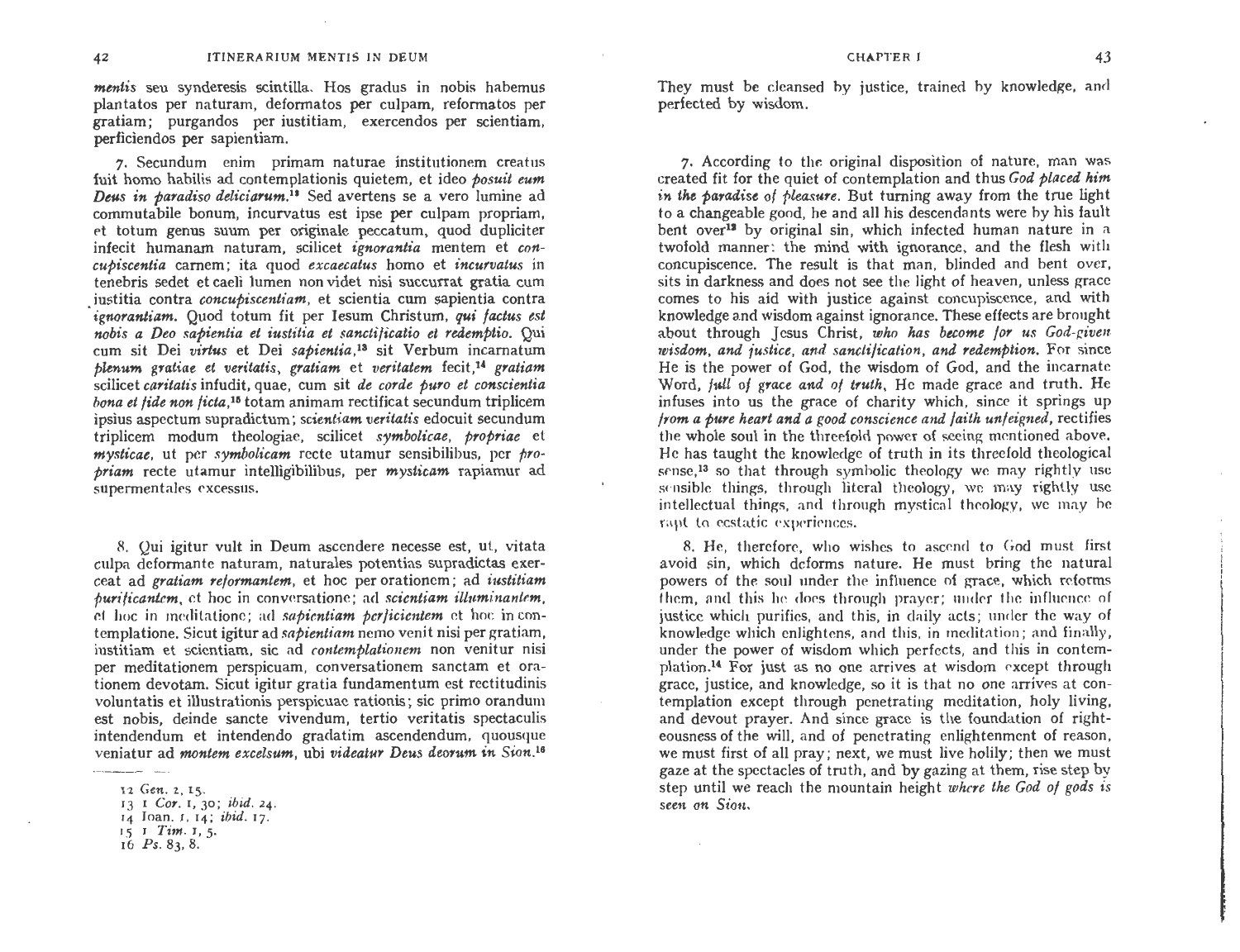9· Quoniam igitur prius est ascendere quam descendere in scala Iacob, *primum* gradum ascensionis collocemus in imo, ponendo to tum istum mundum sensibilem nobis tanquam speculum, per quod transeamus ad Deum, opificem summum, ut simus veri Hebraei transeuntes de Aegypto ad terram Patribus repromissam,17 simus etiam Christiani cum Christo transeuntes *ex hoc mundo ad Patrem, 1s* simus et sapientiae amatores, quae vocat et dicit: *Transite ad me omnes, qui concupiscitis me, et a generationibus meis adimplemini. A magnitudine namque speciei et creaturae cognoscibiliter poterit Creator horum videri.19* 

10. Relucet autem Creatoris summa potentia et sapientia ct benevolentia in rebus creatis secundum quod hoc tripliciter nuntiat sensus carnis sensui interiori. Sensus enim carnis aut deservit intellectui *rationabiliter investiganti,* aut *fideliter credenti,*  aut *intellectualiter contemplanti. Contemplans* considerat rerum existentiam actualem, *credens* rerum decursum habitualem, *ratiocinans* rerum praecellentiam potentialem.

II. Primo modo aspectus *contemplantis,* res in se ipsis considerans, videt in eis *pondus*, numerum et mensuram; pondus quoad situm, ubi inclinantur, *numerum,* quo distinguuutur, et *mensuram*, quam limitantur. Ac per hoc videt in cis *modum*, *speciem* et *ordinem,* nee non *substantiam, virtutem* et *operationem.*  Ex quibus consurgere potest sicut ex *vestigio* ad intelligendum potcntiam, sapientiam ct bonitatem Creatoris immensam.

12. Secunda modo aspectus *fidelis,* considerans hunc mundum attendit *originem, decursum* et *terminum.* Nam *fide* credimus, *aptata esse saecula Verbo vitae*;<sup>20</sup> fide credimus, trium legum tempora, scilicet naturae, Scripturae et gratiae sibi succedere et ordinatissime decurrisse; fide credimus, mundum per finale iudicium terminandum esse; in primo potentiam, in secundo providentiam, in tertio iustitiam summi principii advertentes.

13. Tertio modo aspect us *ratiocinabiliter investigantis* videt, quaedam tantum *esse,* quaedam autem *esse* et *vivere,* quaedam vero *esse, vivere* et *discernere;* et prima quidem esse minora, secunda media, tertia meliora. — Videt iterum, quaedam esse tantum *corporalia,* quaedam *partim corporalia, partim spiritualia;* ex quo advertit, aliqua esse *mere spiritualia* tanquam utriusque meliora

#### CHAPTER I 45

9· Now since it is necessary to ascend before we can descend on Jacob's ladder, let us place our first step in the ascent at the bottom, setting the whole visible world before us as a mirror through which we may pass over to God, the Supreme Creative Artist. Thus we shall be as true Hebrews passing over from Egypt to the land promised to the fathers; we shall be Christians passing over with Christ from this world to the Father; we shall be lovers of the Wisdom Who calls to us and says: *Pass over to me all ye that desire me, and be filled with my fruits. For by the greatness and the beauty of the creature, the Creator of them may be seen so as to be known thereby.* 

10. The supreme power, wisdom, and benevolence of the Creator shine forth in created things in so far as the bodily senses inform the interior senses. This is done in a threefold way.<sup>15</sup> For the bodily senses serve the intellect when it investigates rationally, or believes faithfully, or contemplates intellectually. He who contemplates considers the actual existence of things; he who believes, the habitual course of things; he who investigates with his reason, the potential excellence of things.

II. In the first way of seeing, the observer considers things in themselves and sees in them weight, number, and measure:16 weight in respect to the place towards which things incline; number, by which things are distinguished; and measure, by which things are determined. Hence he sees in them mode, species,<sup>17</sup> and order, as well as substance, power, and activity. From all these considerations the observer can rise, as from a vestige, to the knowledge of the immense power, wisdom, and goodness of the Creator.

12. In the second way of seeing, the way of faith, the believer considers this world in its origin, development, and end.<sup>18</sup> For *by faith we understand that the world was fashioned by the word of God;* by faith we believe that the periods of the three laws of nature, of the Scriptures, and of grace followed one another and have flowed on in a most orderly way; by faith we believe that the world must come to an end in the final judgment. In the first of these beliefs we consider the power of the highest Principle; in the second, His Providence; and in the third, His Justice.

13. In the third way of seeing, he who investigates with his reason sees that some things merely exist, that others exist and live, that still others exist, live, and discern. He also sees that the first of these are the lesser ones, the second are intermediate, and the third are the better. Likewise, he sees that some things are merely corporeal, while others are partly corporeal and partly spiritual. From this observation he realizes that others are wholly spiritual, better and of more dignity than the first two modes of

<sup>17</sup>*Gen.* 28, 12; *Exod.* 13, 3 *seq.* 

<sup>18</sup> Ioan. 13, 1. 19 Sap. 11, 21. 20 *Hebr*. 11, 3.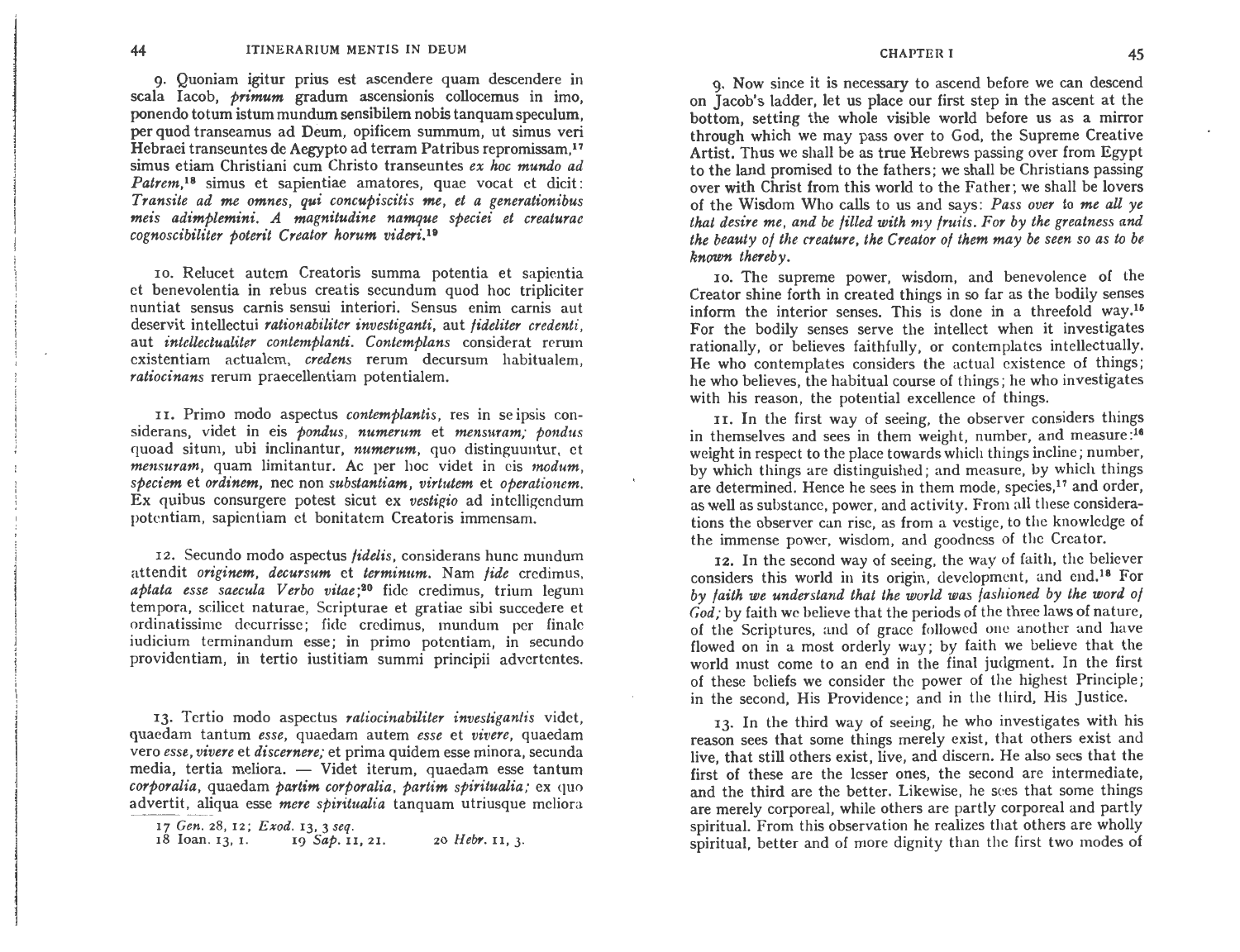et digniora. — Videt nihilominus, quaedam esse *mutabilia* et *corruptibilia,* ut terrestria, quaedam *mutabilia et incorruptibilia,* ut caelestia; ex quo advertit, quaedam esse *immutabilia et incorruptibilia,* ut supercaelestia.

Ex his ergo visibilibus consurgit ad considerandum Dei potentiam, sapientiam et bonitatem ut entem, viventem et intelligentem, mere spiritualem et incorruptibilem et intransmutabilem.

14. Haec autem consideratio dilatatur secundum septiformem conditionem creaturarum, quae est divinae potentiae, sapientiae et bonitatis testimonium septiforme, si consideretur cunctarum rerum *origo, magnitudo, multitudo, pulchritudo, plenitudo, operatio*  et *ordo.* - *Origo* namque rerum secundum creationem, distinctionem et ornatum quantum ad opera sex dierum divinam praedicat potentiam cuncta de nihilo producentem, sapientiam cuncta lucide distinguentem et bonitatem cuncta largiter adornantem. - Magni*tudo* autem rerum secundum molem longitudinis, latitudinis el profunditatis; secundum excellentiam virtutis longe, late et profunde se extendentis, sicut patet in diffusione lucis; secundum efficaciam operationis intimae, continuae et diffusae, sicut patet in operatione ignis, manifeste indicat immensitatem potentiae, sapientiae et bonitatis trini Dei, qui in cunctis rebus per *potentiam, praesentiam* et *essentiam* incircumscriptus existit. - *M ultitudo*  vero rerum secundum diversitatem generalem, specialem et individualem in substantia, in forma seu figura et efficacia ultra omnem humanam aestimationem, manifeste trium praedictarum conditionum in Deo immensitatem insinuat et ostendit. - *Pulchritudo* autem rerum secundum varietatem luminum, figurarum et colorum in corporibus simplicibus, mixtis et etiam complexionatis, sicut in corporibus caelestibus et mineralibus, sicut lapidibus et metallis, plantis et animalibus, tria praedicta evidenter proclamat. - *Plenitudo* autem rerum, secundum quod *materia* est plena formis secundum rationes seminales; *forma* est plena virtute secundum activam potentiam; *virtus* est plena effectibus secundum efficientiam, id ipsum manifeste declarat. - *Operatio* multiplex, secundum quod est *naturalis*, secundum quod est *artificialis,* secundum quod est *moralis,* sua multiplicissima varietate ostendit immensitatem illius *virtutis*, *artis* et *bonitatis,* quae quidem est omnibus "causa essendi, ratio intelligendi et ordo vivendi."<sup>21</sup> - Ordo autem secundum rationem *durationis, situationis* et *influentiae,* scilicet per prius et posterius,

21 August., VIII *de Civ. Dei,* 4·

being. Moreover, he sees that some of these things are changeable and corruptible, such as terrestial things; others are changeable and incorruptible, as celestial things. And from this observation he realizes that some things are changeless and incorruptible, that is, supercelestial things.

Therefore, from visible things the soul rises to the consideration of the power, wisdom, and goodness of God, in so far as He is existing, living, intelligent, purely spiritual, incorruptible, and immutable.

14. We may extend this consideration to the sevenfold general properties of creatures,19 which bear a sevenfold witness to the power, wisdom, and goodness of God, if we consider the origin, greatness, multitude, beauty, plenitude, activity, and order of all things. The origin of things, according to their creation, distinction,<sup>20</sup> and adornment<sup>21</sup> as the work of the six days, proclaims the power of God that produced all things out of nothing, the wisdom of God that clearly differentiated all things, the goodness of God that lavishly adorned all things. The greatness of things also looking at their vast extension, latitude, and profundity, at the immense power extending itself in the diffusion of light, and the efficiency of their inner uninterrupted and diffusive operation, as manifest in the action of fire - clearly portrays the immensity of the power, wisdom, and goodness of the Triune God, Who, uncircumscribed, exists in all things by His power, presence, and, essence.<sup>22</sup> Likewise, the multitude of things in their generic, specific, and individual diversity of substance, form, or figure, and the efficiency which is beyond all human estimation, manifestly suggests and shows the immensity of the three above-mentioned attributes in God. The beauty of things, too, if we but consider the diversity of lights, forms, and colors in elementary, inorganic, and organic bodies, as in heavenly bodies and in minerals, in stones and metals, and in plants and animals, clearly proclaims these three attributes of God. In so far as matter is full of forms because of the seminal principles, 23 and form is full of power because of its active potentialities, while power is capable of many effects because of its efficiency, the plenitude of things clearly proclaims the same three attributes. In like manner, manifold activity, whether natural, cultural, or moral, by its infinitely multiple variety, shows forth the immensity of that power, art,<sup>24</sup> and goodness, which is for all things "the cause of being, the basis of understanding, and the norm of orderly conduct." Finally, when we consider order in reference to duration, position, and influence, that is, from the standpoint of prior and posterior, superior and inferior, more noble and more ignoble, it clearly